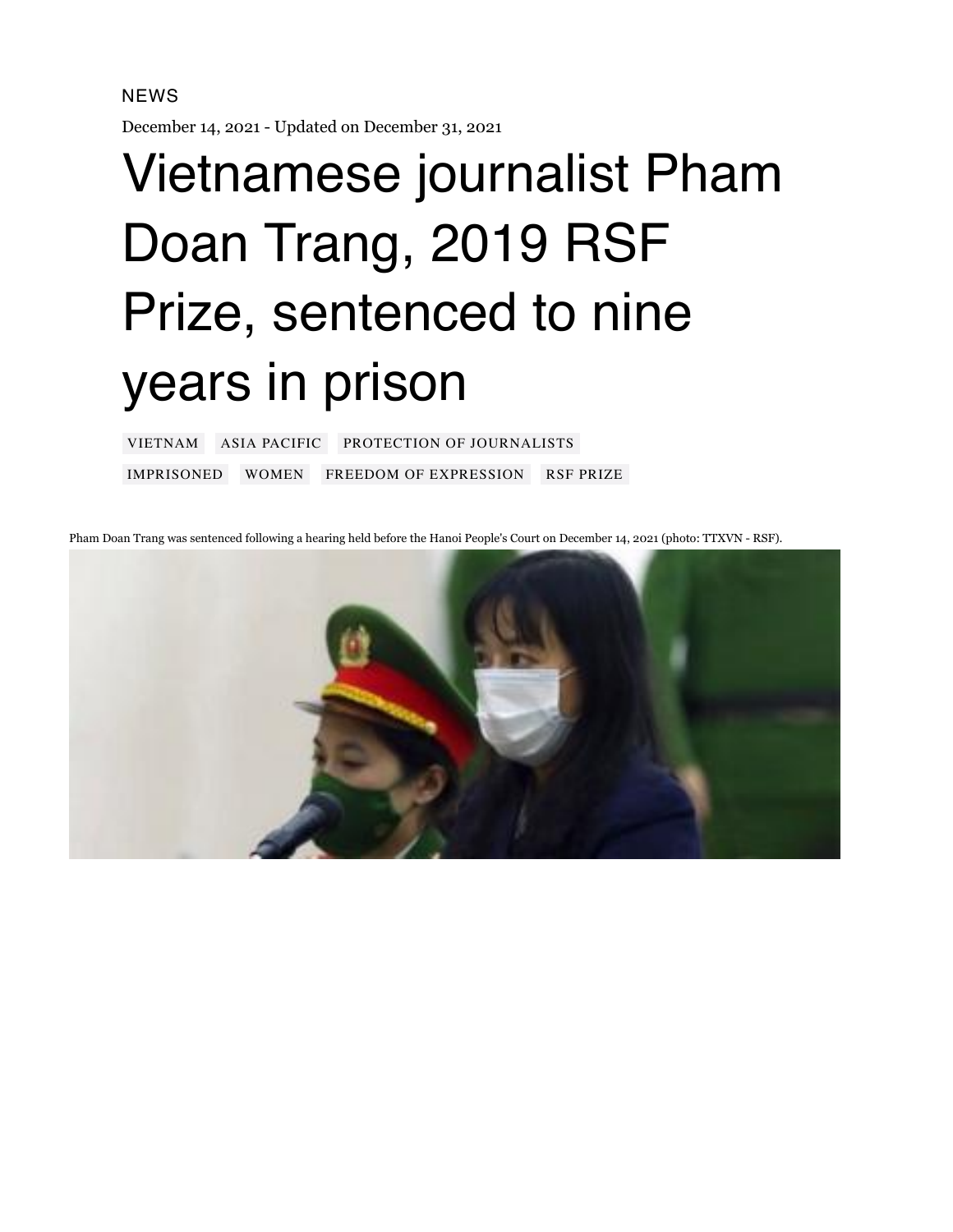The sentence, pronounced by the Hanoi court against journalist Pham Doan Trang, comes after 434 days of arbitrary detention. Reporters Without Borders (RSF) denounces this sentence, which muzzles an emblematic figure in the fight for press freedom, in Vietnam and around the world.

The hearing was dispatched in a few hours. Journalist Pham Doan Trang , **winner of the 2019 [RSF Prize](https://rsf.org/fr/actualites/la-saoudienne-eman-al-nafjan-la-vietnamienne-pham-doan-trang-et-la-maltaise-caroline-muscat)** , was sentenced today, Tuesday December 14, to nine years in prison by the Hanoi People's Court for "propaganda against the state", on the grounds of Article 117 of the penal code.

The court's verdict went beyond the requisitions of the prosecution, which had asked for seven to eight years in prison. In his recitals, Judge Chu Phuong Ngoc maintained that "the behavior [of the journalist] was dangerous for society", with the intention of "violating the socialist regime".

"The pathetic arguments put forward by the Hanoi court to justify its verdict do not deceive anyone," said the head of RSF's Asia-Pacific office, Daniel Bastard. We are dealing with political justice, at the orders of the ruling party, whose sole purpose is to punish a journalist who simply tried to inform her fellow citizens. We call on the international community to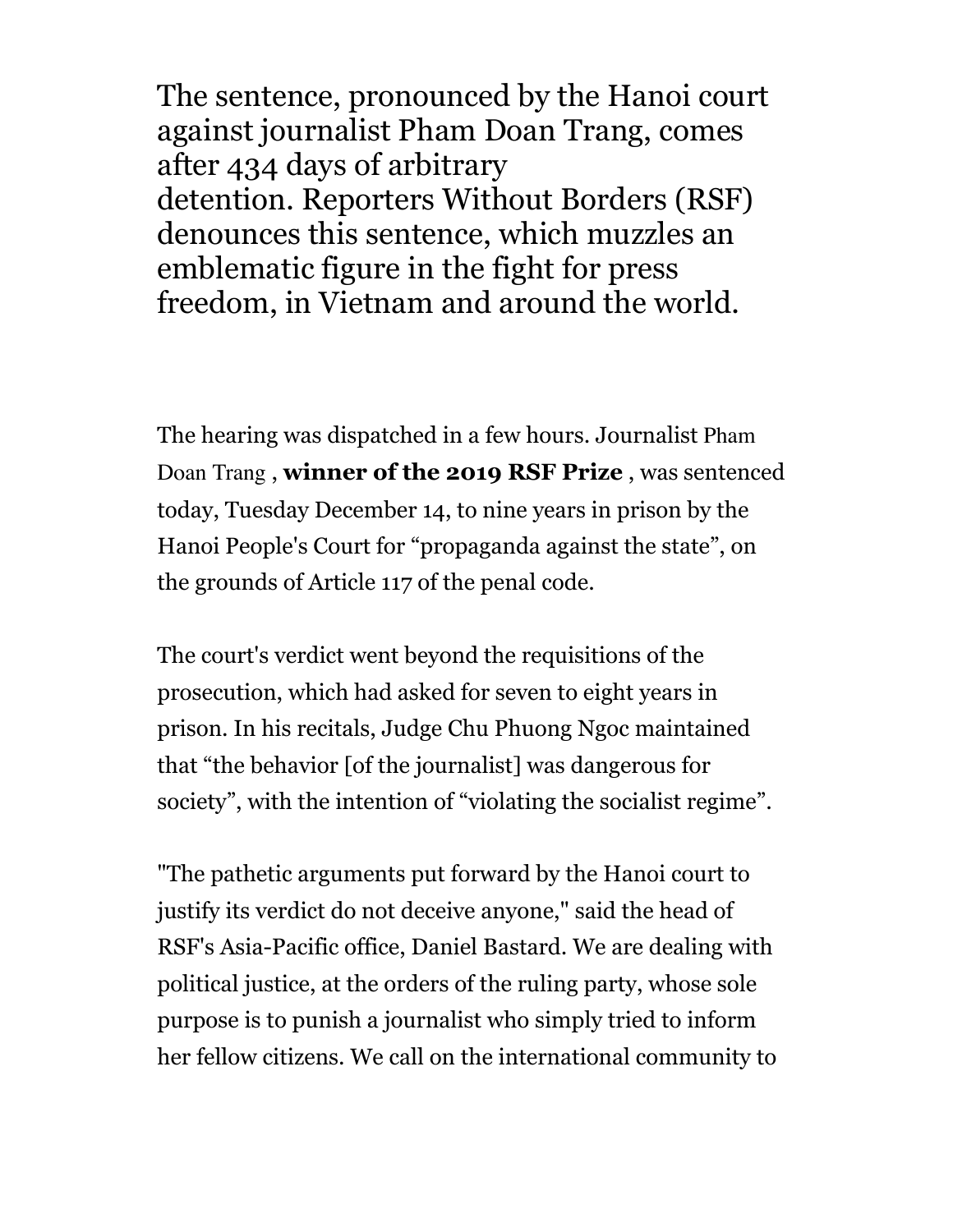impose targeted sanctions on the Vietnamese dignitaries responsible for the unacceptable fate that befalls Pham Doan Trang, in order to secure his immediate release."

International mobilization

Arrested at her home in Ho Chi Minh City on the night of October 6 to 7, 2020, the journalist was then placed in **[incommunicado](https://the88project.us15.list-manage.com/track/click?u=05d6d2a5f433e0dd848f7f391&id=2115445806&e=e752bf68e0)** detention for more than a year, until October 19, after more than a year of pre-trial detention. His trial, initially scheduled for November 4, was postponed at the last minute, a few days after the publication, on October 25, of a **joint [statement](https://www.ohchr.org/EN/NewsEvents/Pages/DisplayNews.aspx?NewsID=27734&LangID=E) by eight UN experts** calling for his release.

Prior to this appeal, RSF launched an **[international](https://rsf.org/fr/actualites/rsf-lance-une-campagne-pour-obtenir-la-liberation-de-la-journaliste-vietnamienne-pham-doan-trang) campaign** on his behalf as soon as Pham Doan Trang's arrest was announced. As such, the organization had collected **the video [testimonies](https://www.youtube.com/watch?time_continue=1&v=CDjN9wKgIz0&feature=emb_logo&ab_channel=Reporterssansfronti%C3%A8res)** of several Vietnamese journalists and bloggers in exile, who showed their solidarity.

**[Another](https://rsf.org/fr/actualites/plusieurs-prix-rsf-se-mobilisent-en-soutien-la-journaliste-vietnamienne-emprisonnee-pham-doan-trang) video** , published last April, also mobilized the community of winners of the RSF press freedom prize. From Poland to the Philippines, and from India to Turkey, their testimony had made the world aware of the plight of their colleague Pham Doan Trang, and of Vietnamese journalists in general.